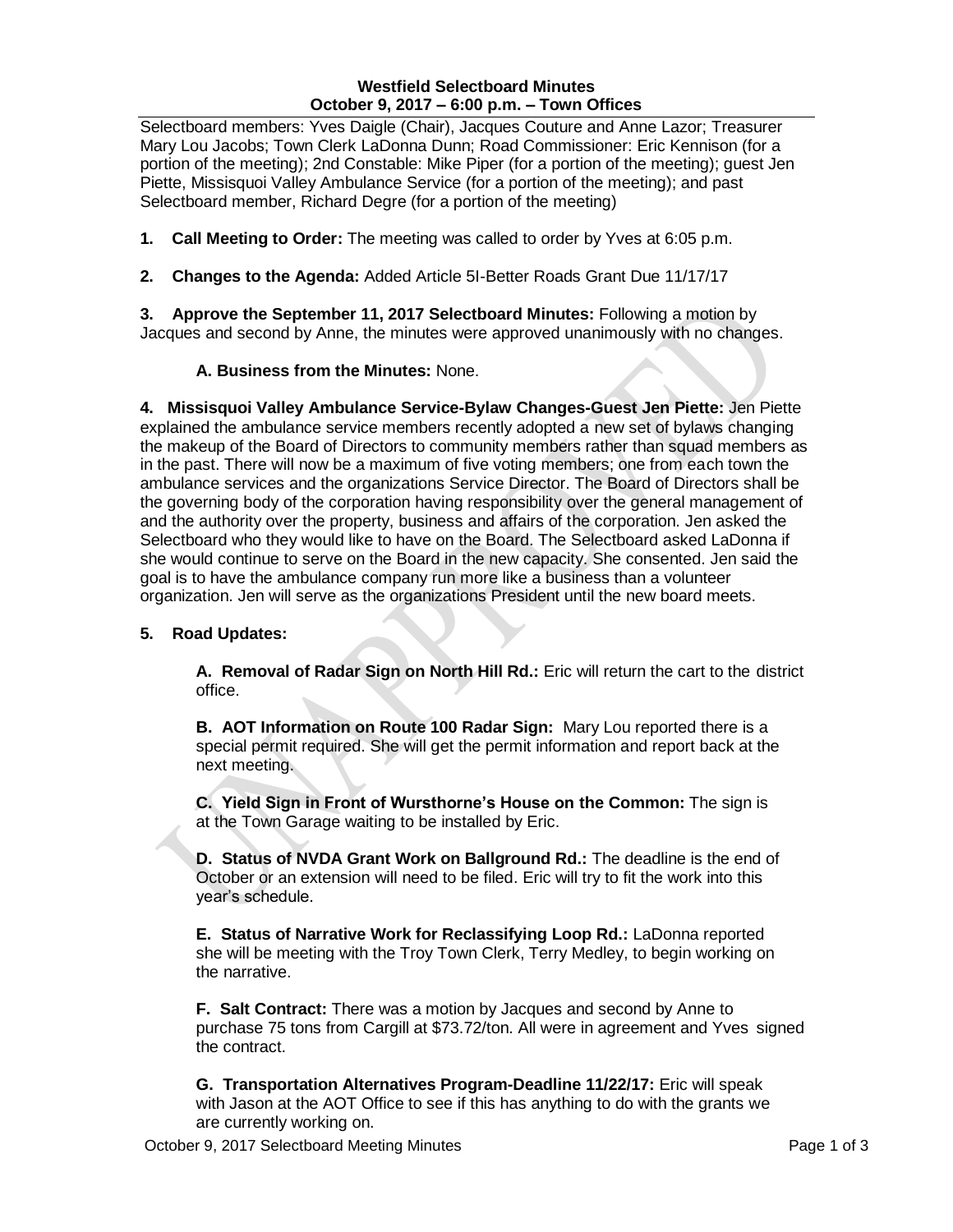**H. Bench on the Common:** This has been resolved.

**I. Better Roads Grant-Due 11/17/17:** Eric is working with the AOT District Office to complete the applications.

### **6. Treasurer's Report:**

**A. Approve Warrants for Expenditures Dated 9/13, 9/20 & 10/4/17:** There was a motion by Yves and second by Jacques to approve the warrants as listed. The motion passed unanimously.

**B. Follow-up on Managing Town Funds:** After reviewing statutes it was decided to continue to manage as we have been. We are in compliance with the statutes.

**C. Follow-up on Blue Flame Letter from September:** Mary Lou reviewed pricing from four different companies. She will look into if we own the tanks.

**D. Composting Tote Costs from NEKWMD Bill:** Mary Lou reported we are paying \$12.50 a tote per month for the two composting totes and \$30 per week to pick up the recyclables.

**7. Possible Constable Candidates:** The Selectboard brainstormed names and Yves will speak to people at recycling to try to find a  $1<sup>st</sup>$  Constable. LaDonna will make a flyer to post around town.

**8. Cemetery Mapping:** As a winter project, LaDonna will work on a larger scale map for the North Hill Cemetery.

**A. Lot Price Comparison:** Mary Lou reviewed with the Selectboard some cost comparisons for other cemetery plots throughout Vermont. They ranged from \$150 to \$650 plus cornerstones. After discussion there was a motion by Yves and second by Anne to increase a  $4' \times 10'$  plot to \$200 plus \$150 for cornerstones. All were in agreement for the increased pricing to begin immediately for both cemeteries.

**9. S. 27-Senate Government Operations Meeting-October 10-Newport Municipal Building, 1:30 – 4:00 p.m.:** A letter was reviewed about this possible new legislation. Yves felt this possible legislation was to address towns that don't have any police protection.

#### **10. Community Center Updates:**

**A. Flooring Bid:** Yves said the bid accepted at the September 11, 2017 meeting for \$5,823 plus \$250 for sub-floor screwing had been rescinded by B & D Builders, Inc. because they discovered the pricing was too low. A new bid was submitted for \$8,892.50. There was a motion by Jacques and second by Anne to accept B & D Builders, Inc. new bid of \$8,892.50. All were in agreement. The work will be done in November.

**B. Furnace Maintenance:** Jacques will call Bill Driver, Jr. to schedule the maintenance.

**C. Update on Sewer Rework:** The work on this project has not been started.

**11. Sheriff's Report for August:** There were 21 patrol hours reported and no tickets or incidents to report for August.

October 9, 2017 Selectboard Meeting Minutes **Page 2 of 3** and 2 of 3